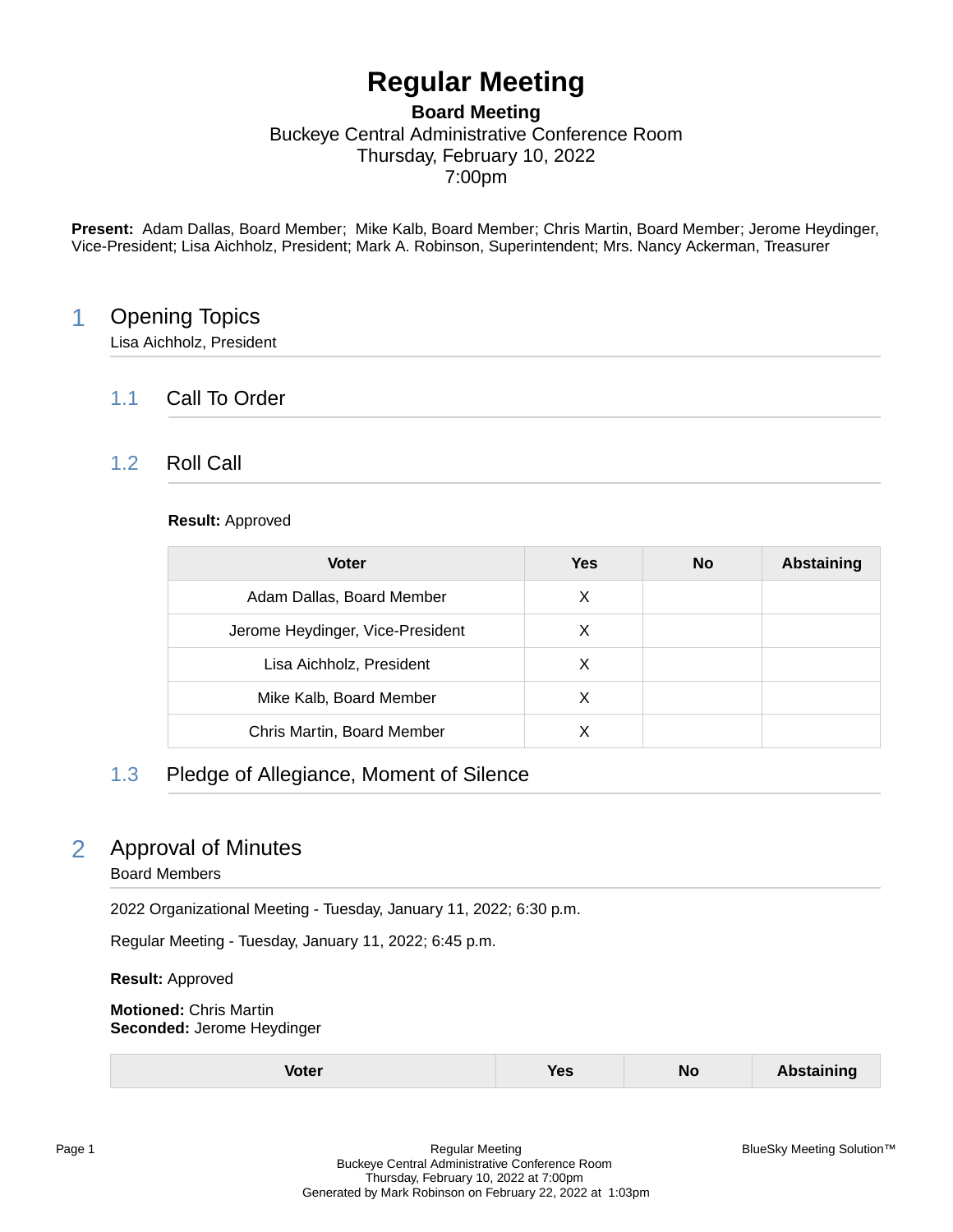| Adam Dallas, Board Member        | х |  |
|----------------------------------|---|--|
| Jerome Heydinger, Vice-President | X |  |
| Lisa Aichholz, President         | Х |  |
| Mike Kalb, Board Member          |   |  |
| Chris Martin, Board Member       |   |  |

Minutes Organizational Mtg. January 12 2022.pdf [Minutes\\_Regular\\_Mtg.\\_Janaury\\_11\\_2022.pdf](https://bcbucks.blueskymeeting.com/meeting_groups/32/item_attachments/64149)

# 3 Hearing of Public

- Nick Faeth
- Roger Weisenauer

# 4 Correspondence

Mark A. Robinson, Superintendent

Ohio of Exceptional Children (OEC) Compliance Letter, Documents

### **Attachments:**

[Buckeye\\_Central\\_Prong\\_2\\_Letter\\_Office\\_of\\_Exceptional\\_Children\\_Compliance\\_Letter\\_Feb\\_2022.pdf](https://bcbucks.blueskymeeting.com/meeting_groups/32/item_attachments/64441) [signed\\_CAP\\_Verification\\_form\\_OEC\\_Compliance\\_Activities\\_February\\_2022.pdf](https://bcbucks.blueskymeeting.com/meeting_groups/32/item_attachments/64442)

# 5 Board Committee Reports

### Board Members

- 5.1 Financial Alternating (Dallas)
- 5.2 Legislative Lisa Aichholz
- 5.3 Policy Chris Martin, Adam Dallas
	- Winter Update 40.2 available
	- Wednesday, February 23, 2022 Rick Goodright, NEOLA
- 5.4 Athletics (Boosters) Alternating
- 5.5 Music (Boosters) Alternating
- 5.6 BC Endowment Fund Alternating

### **Attachments:**

Board Committees - Dates 2022.docx NEOLA Policies for Ohio Local Update Vol 40 No 2 January 2022.pdf

# 6 Financial Reports

Mrs. Nancy Ackerman, Treasurer

### **Attachments:**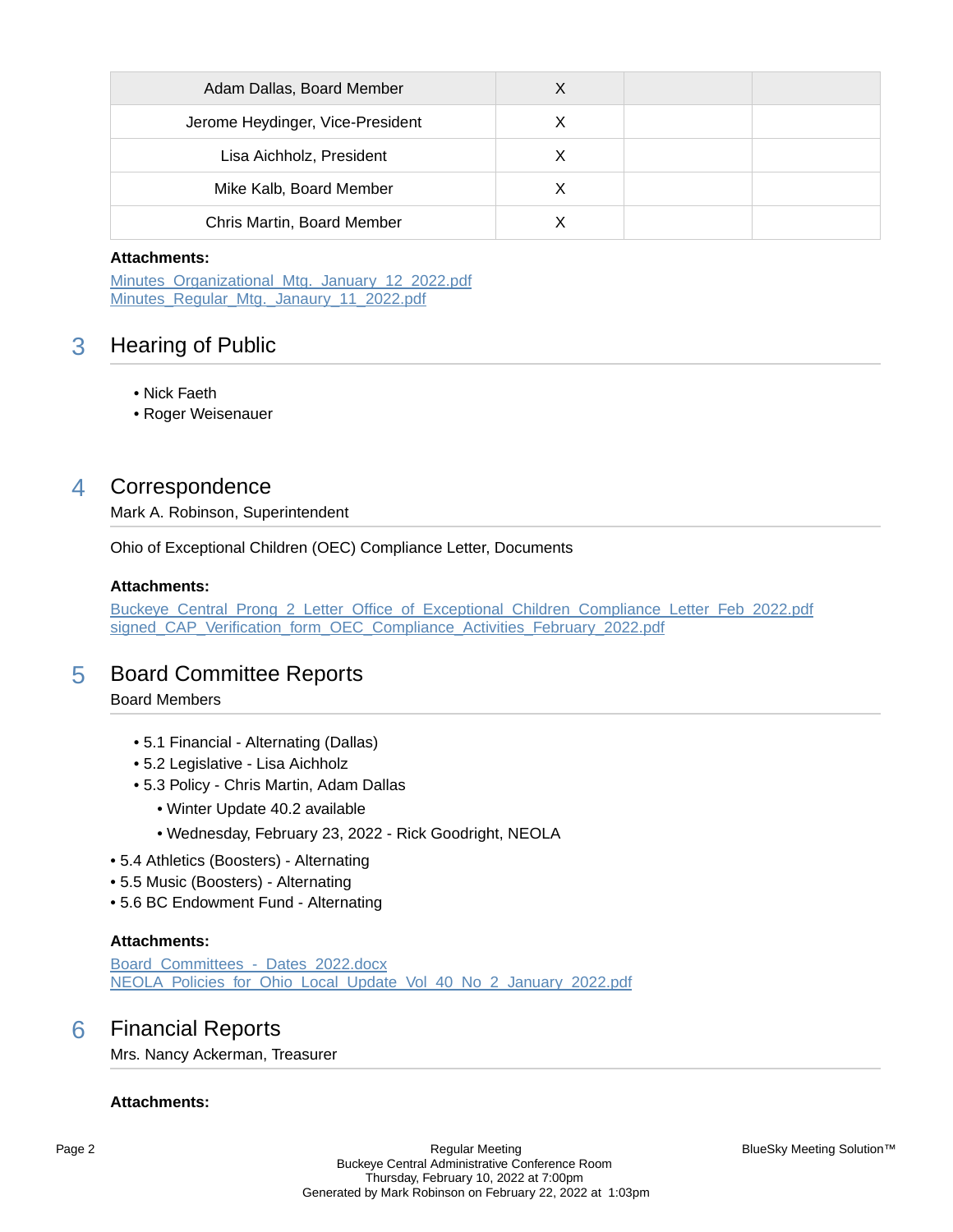### 6.1 Financial Report - Consent Agenda

Mrs. Nancy Ackerman, Treasurer

Approve Financial Report Approve Bills as Submitted Approve Investments

Approve Family Medical Leave (FMLA) for Ashley Kehres (Preschool Aide) .

Approve the purchase of 3 (three) buses at a price of \$105,243.00 each.

Approve the Robotics Activity Account

### **Minutes:**

Fiscal Year 2021 Audit was presented to the Board and discussion held.

### **Result:** Approved

**Motioned:** Chris Martin **Seconded:** Mike Kalb

| <b>Voter</b>                     | Yes | <b>No</b> | <b>Abstaining</b> |
|----------------------------------|-----|-----------|-------------------|
| Adam Dallas, Board Member        | X   |           |                   |
| Jerome Heydinger, Vice-President | X   |           |                   |
| Lisa Aichholz, President         | X   |           |                   |
| Mike Kalb, Board Member          | х   |           |                   |
| Chris Martin, Board Member       |     |           |                   |

# 7 Superintendent's Report and Discussions

Mark A. Robinson, Superintendent

# 7.1 Board-Superintendent Partnership

- FETC Technology Leadership Conference Follow-Up
- Ron Clark Academy
	- https://www.youtube.com/watch?v=o0G8AbpLFx0
	- https://mail.google.com/mail/u/0/#inbox?projector=1
- Professional Development Days
	- Monday, January 31, 2022 Mental Health First Aid (Follow-Up)
	- Friday, February 11, 2022
- Late Start Days February 22; March 28; April 25, 2022
- COVID Update
- Buckeye Central Board of Education Members Update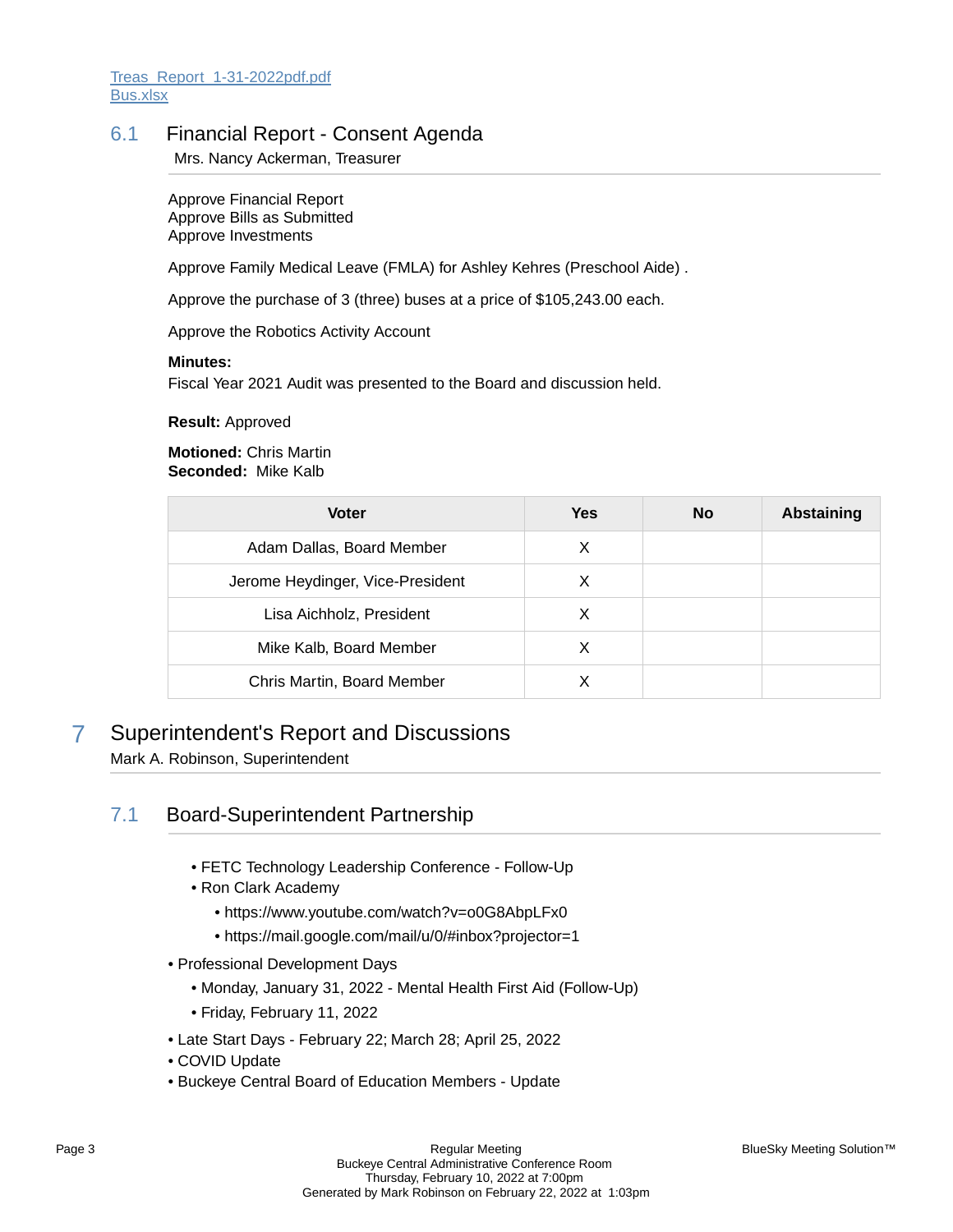- 2002-2021
- Media Center Project Update
	- Middle School Offices, Teacher Workroom
	- Athletic Director's Office

Ron\_Clark\_Academy\_Proposal - Google\_Docs.pdf [Buckeye\\_Central\\_Local\\_Schools\\_Board\\_of\\_Education\\_Members\\_2002-2021.pdf](https://bcbucks.blueskymeeting.com/meeting_groups/32/item_attachments/64234) 2022-02-09 Buckeye Central Current Design Concept February 10 2022.pdf

### 7.2 Building/Departmental Reports

Principals, Directors, Supervisors

- High School (7-12) Dr. Michael Martin
- Middle School (5-8) Jennifer Moore
- Elementary School (PK-4) Leah Filliater
- Director of Education Diane Ervin
- Director of Curriculum and Assessment Rachael Salazar
- Special Education Lisa McGinnis
- Technology Tammy Studer
- Maintenance Jarrod Clady
- Transportation Deb Briggs
- Gifted Michelle Ransome (NCOESC)
- •

### **Attachments:**

[Elementary\\_Board\\_Update-\\_Feb.\\_2022.pdf](https://bcbucks.blueskymeeting.com/meeting_groups/32/item_attachments/64225) February MS update.docx [Technology Report February 2022](https://bcbucks.blueskymeeting.com/meeting_groups/32/item_attachments/64239) [Maintenance Report February 2022](https://bcbucks.blueskymeeting.com/meeting_groups/32/item_attachments/64247) [High School February\\_2022.pdf](https://bcbucks.blueskymeeting.com/meeting_groups/32/item_attachments/64302) [High School PBIS Big\\_Poster\\_v3\\_PRINTER.pdf](https://bcbucks.blueskymeeting.com/meeting_groups/32/item_attachments/64303) [February\\_2022\\_BOE\\_Update\\_\\_Curriculum and Assessment](https://bcbucks.blueskymeeting.com/meeting_groups/32/item_attachments/64327)

### 8 Recommendations - General

Mark A. Robinson, Superintendent

### 8.1 Building Usage Requests

**Teen Leadership, TLC Olympics**; HS Gymnasium, Auxiliary Gym, Cafeteria; Sunday, March 6, 2022; 2:00 p.m. - 5:00 p.m.; approximately 75-100 participants; Representative: Joe Wiles, Buckeye Central Schools.

**Buckeye Central PTO**; Cafeteria, Concession Stand; March 25, 2022; 3:00 p.m. - 8:00 p.m.; approximately 200 participants; Representative: Kerri Pope, 4100 St. Rt. 103, Bloomville, Ohio 44818.

**District 9 Baseball Coaches Association Spring Mtg.**; CAFE, Large Group Instruction, & 4 classrooms; Sunday, May 22, 2022; 2:00 p.m. - 5:00 p.m.; approximately 50 participants; Representative: Chad Jensen, 6757 S.R. 602, New Washington, Ohio 44854.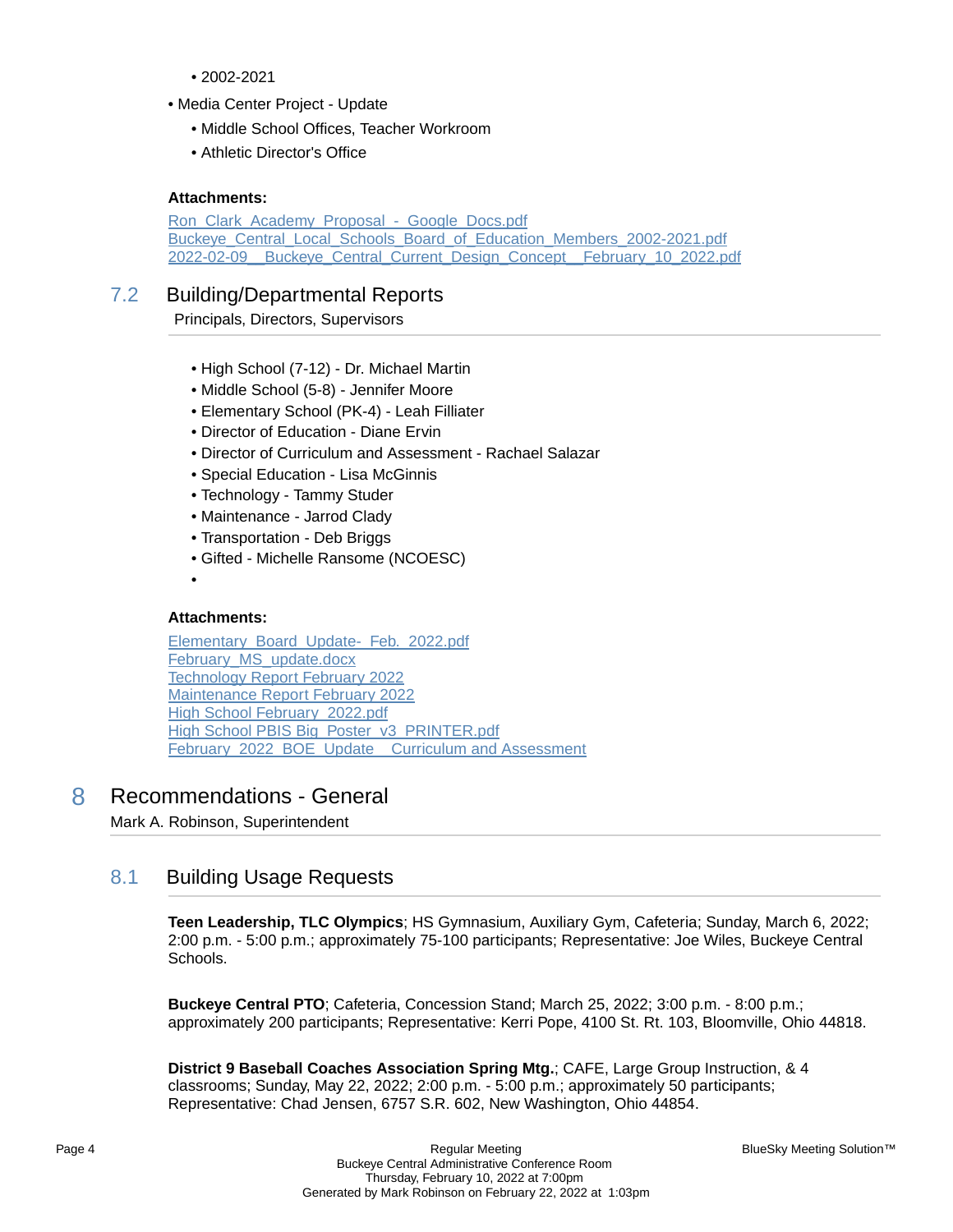**Ohio Energy - AAU Basketball**; Gymnasiums; Multiple Dates - scheduled through Phil Loy, Athletic Director; 6:00 p.m. - 8:00 p.m.; Representative: Greg Moore, 579 S. Center Street, New Washington, Ohio 44854.

**Lion's Club**; Media Center/Library; Wednesday, February 2, 2022; 6:00 p.m. - 8:00 p.m.; approximately 15 participants; Representative: Kevin Reidy, 539 Scharf Street, New Washington, Ohio 44854.

#### **Result:** Approved

**Motioned:** Mike Kalb **Seconded:** Jerome Heydinger

| <b>Voter</b>                     | <b>Yes</b> | <b>No</b> | <b>Abstaining</b> |
|----------------------------------|------------|-----------|-------------------|
| Adam Dallas, Board Member        | X          |           |                   |
| Jerome Heydinger, Vice-President | х          |           |                   |
| Lisa Aichholz, President         | X          |           |                   |
| Mike Kalb, Board Member          | X          |           |                   |
| Chris Martin, Board Member       |            |           |                   |

8.2 RESOLVE to approve the Bowling Green State University 2022-23 College Credit Plus (CCP) Memorandum of Agreement.

#### **Result:** Approved

**Motioned:** Jerome Heydinger **Seconded:** Chris Martin

| <b>Voter</b>                     | <b>Yes</b> | <b>No</b> | <b>Abstaining</b> |
|----------------------------------|------------|-----------|-------------------|
| Adam Dallas, Board Member        | Х          |           |                   |
| Jerome Heydinger, Vice-President | X          |           |                   |
| Lisa Aichholz, President         | X          |           |                   |
| Mike Kalb, Board Member          | X          |           |                   |
| Chris Martin, Board Member       | х          |           |                   |

### **Attachments:**

[CCP\\_Agreement\\_Bowling\\_Green\\_2022-2023.pdf](https://bcbucks.blueskymeeting.com/meeting_groups/32/item_attachments/64229)

8.3 RESOLVE to approve the North Central State College 2022-23 College Credit Plus (CCP) MOU/Partnership Agreement.

**Result:** Approved

**Motioned:** Chris Martin **Seconded:** Jerome Heydinger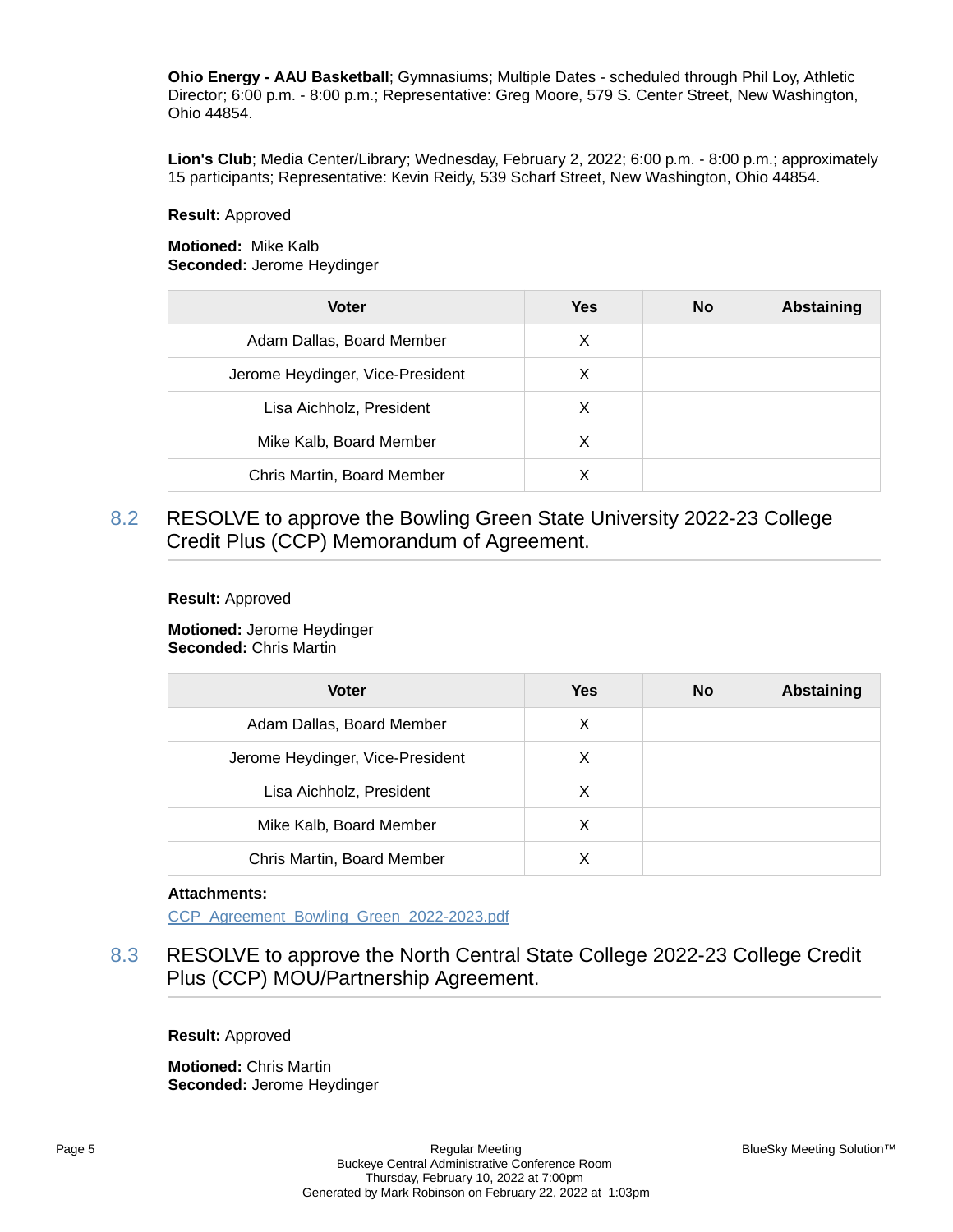| <b>Voter</b>                     | <b>Yes</b> | <b>No</b> | <b>Abstaining</b> |
|----------------------------------|------------|-----------|-------------------|
| Adam Dallas, Board Member        | X          |           |                   |
| Jerome Heydinger, Vice-President | X          |           |                   |
| Lisa Aichholz, President         | X          |           |                   |
| Mike Kalb, Board Member          | х          |           |                   |
| Chris Martin, Board Member       |            |           |                   |

[CCP\\_Agreement\\_North\\_Central\\_2022-2023.pdf](https://bcbucks.blueskymeeting.com/meeting_groups/32/item_attachments/64228)

# 8.4 RESOLVE to approve the The Educational Service Center of Central Ohio Purchase of Service Subaward Agreement with Buckeye Central Local Schools.

Not to Exceed - \$2099.50

**Result:** Approved

**Motioned:** Mike Kalb **Seconded:** Chris Martin

| <b>Voter</b>                     | <b>Yes</b> | <b>No</b> | <b>Abstaining</b> |
|----------------------------------|------------|-----------|-------------------|
| Adam Dallas, Board Member        | X          |           |                   |
| Jerome Heydinger, Vice-President | X          |           |                   |
| Lisa Aichholz, President         | X          |           |                   |
| Mike Kalb, Board Member          | х          |           |                   |
| Chris Martin, Board Member       |            |           |                   |

### **Attachments:**

FY\_22\_ARP\_Homeless\_II\_Agreement - Buckeye\_Central\_LSD.pdf

8.5 RESOLVE to approve District membership in the Ohio High School Athletic Association (OHSAA) for the 2022-2023 school year.

### **Result:** Approved

**Motioned:** Chris Martin **Seconded:** Jerome Heydinger

| <b>Voter</b>                     | Yes | <b>No</b> | <b>Abstaining</b> |
|----------------------------------|-----|-----------|-------------------|
| Adam Dallas, Board Member        |     |           |                   |
| Jerome Heydinger, Vice-President |     |           |                   |
| Lisa Aichholz, President         |     |           |                   |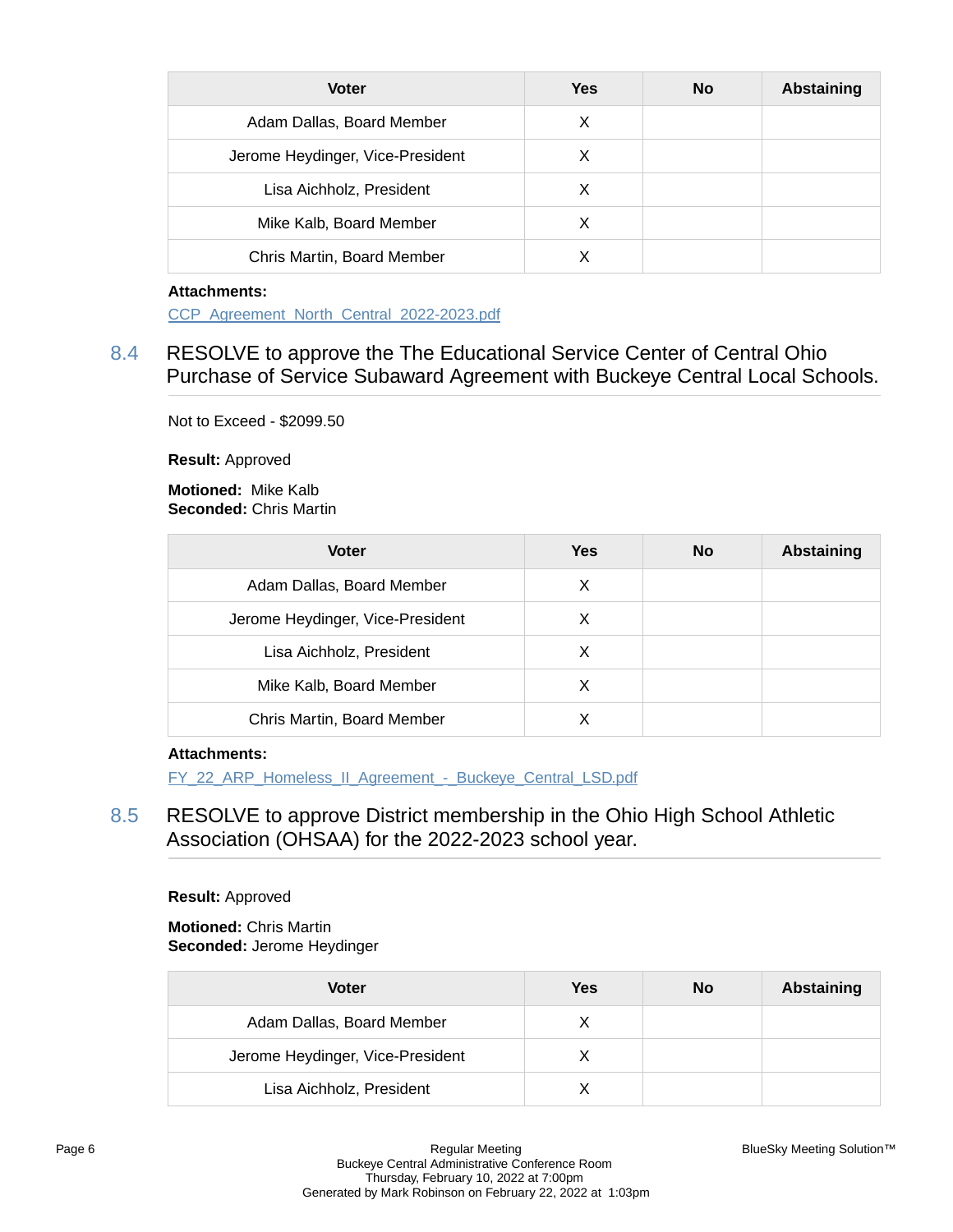| Mike Kalb, Board Member    |  |  |
|----------------------------|--|--|
| Chris Martin, Board Member |  |  |

[OHSAA\\_Membership\\_2022-2023\\_w\\_Buckeye\\_Central\\_Schools.pdf](https://bcbucks.blueskymeeting.com/meeting_groups/32/item_attachments/64233)

# 8.6 RESOLVE to approve staff attendance at the Ron Clark Academy professional development program.

- May 19 & 20, 2022
- Atlanta, Georgia

**Result:** Approved

**Motioned:** Chris Martin **Seconded:** Jerome Heydinger

| <b>Voter</b>                     | <b>Yes</b> | <b>No</b> | <b>Abstaining</b> |
|----------------------------------|------------|-----------|-------------------|
| Adam Dallas, Board Member        | X          |           |                   |
| Jerome Heydinger, Vice-President | X          |           |                   |
| Lisa Aichholz, President         | X          |           |                   |
| Mike Kalb, Board Member          | X          |           |                   |
| Chris Martin, Board Member       |            |           |                   |

### **Attachments:**

Ron\_Clark\_Academy\_Proposal - Google\_Docs.pdf

8.7 RESOLVE to approve the Northern Ohio Educational Computer Association (NOECA) Service Provider Contract for Internet Service.

Contract Number: BUCK22-27 Agreement shall be for the period beginning July 1, 2022 and ending June 30, 2027.

**Result:** Approved

**Motioned:** Jerome Heydinger **Seconded:** Mike Kalb

| <b>Voter</b>                     | <b>Yes</b> | <b>No</b> | <b>Abstaining</b> |
|----------------------------------|------------|-----------|-------------------|
| Adam Dallas, Board Member        | X          |           |                   |
| Jerome Heydinger, Vice-President | х          |           |                   |
| Lisa Aichholz, President         | X          |           |                   |
| Mike Kalb, Board Member          | X          |           |                   |
| Chris Martin, Board Member       |            |           |                   |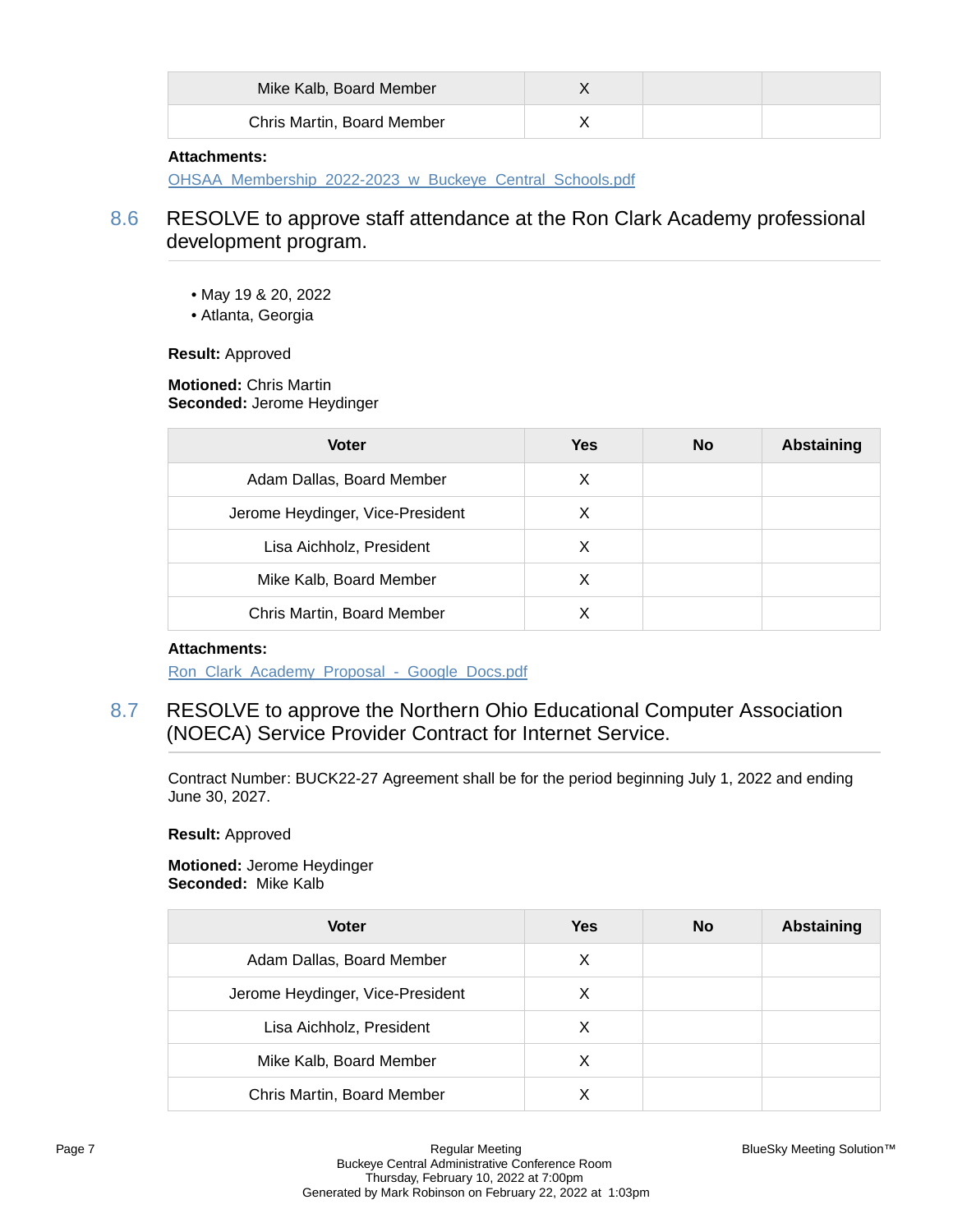[Service\\_Provider\\_Contract\\_Internet\\_BUCK22-27\\_NOECA.pdf](https://bcbucks.blueskymeeting.com/meeting_groups/32/item_attachments/64238)

# 8.8 RESOLVE to approve the Buckeye Central High School 2022-2023 Handbook of Courses.

**Result:** Approved

**Motioned:** Chris Martin **Seconded:** Jerome Heydinger

| <b>Voter</b>                     | Yes | <b>No</b> | <b>Abstaining</b> |
|----------------------------------|-----|-----------|-------------------|
| Adam Dallas, Board Member        | X   |           |                   |
| Jerome Heydinger, Vice-President | X   |           |                   |
| Lisa Aichholz, President         | X   |           |                   |
| Mike Kalb, Board Member          | X   |           |                   |
| Chris Martin, Board Member       |     |           |                   |

### **Attachments:**

[22-23\\_COURSE\\_HANDBOOK\\_Buckeye\\_Central\\_HS.pdf](https://bcbucks.blueskymeeting.com/meeting_groups/32/item_attachments/64356)

# 9 Personnel Recommendations - Licensed/Certificated [Consent Agenda] Mark A. Robinson, Superintendent

• Recommendations as per the dates, terms, and other applicable conditions specified and pending approval of BCI and FBI background checks as per ORC.

• BOE Approval of Item 9: Personnel Recommendations - Licensed/Certificated includes Subitem(s) 9.1

### 9.1 RESOLVE to approve the listed individual(s) as a substitute teacher for the 2021-2022 school year.

• Maria Leal Senate Bill 1

[999370] General Substitute

Recommendations as per the dates, terms, and other applicable conditions specified and pending approval of BCI and FBI background checks as per ORC.

### **Attachments:**

[CertificatePrint\\_maria\\_buckeye\\_c.pdf](https://bcbucks.blueskymeeting.com/meeting_groups/32/item_attachments/64278)

### 9.2 Supplemental Contracts 2021-2022

None

**Result:** Approved

BlueSky Meeting Solution™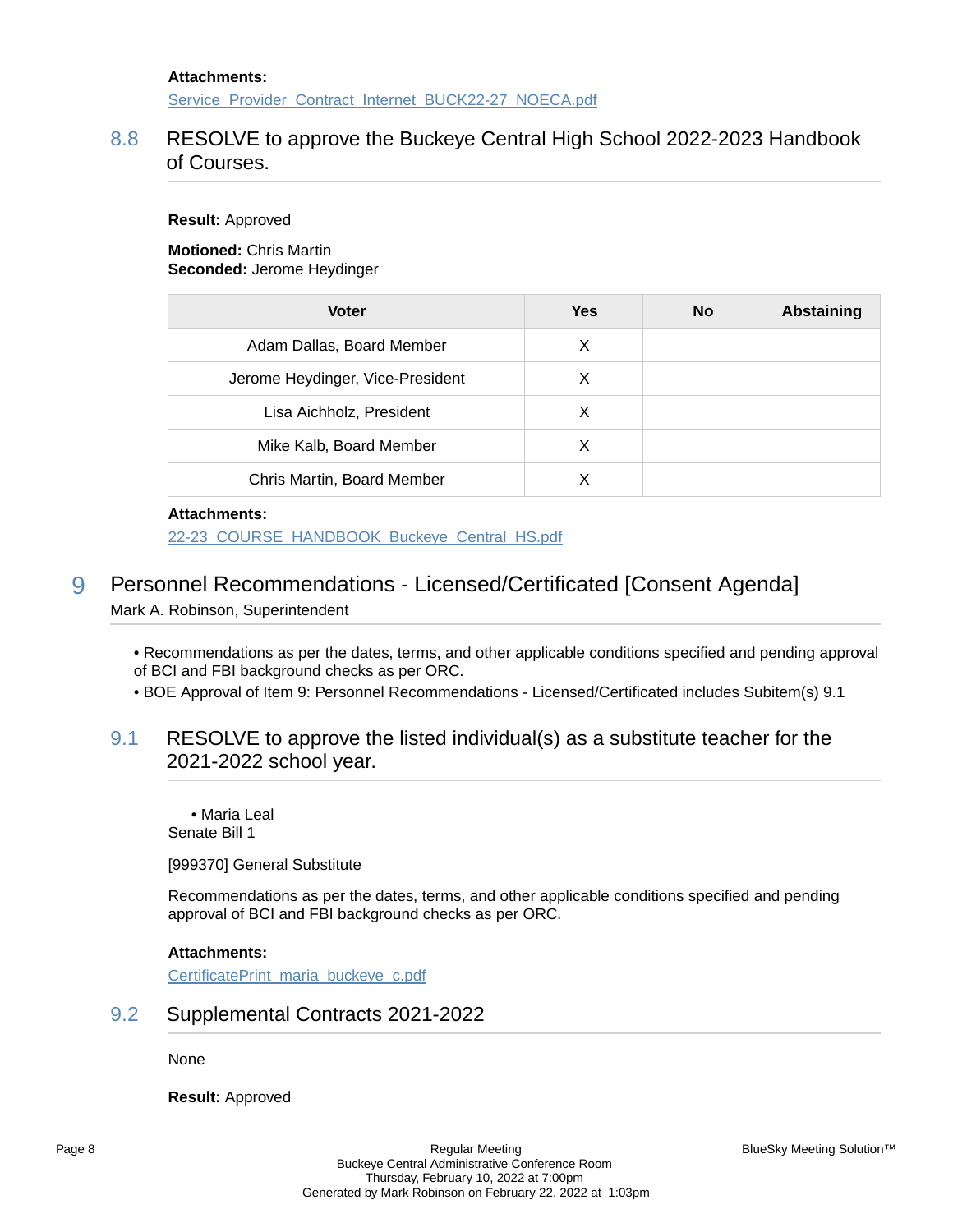### **Motioned:** Jerome Heydinger **Seconded:** Chris Martin

| <b>Voter</b>                     | <b>Yes</b> | <b>No</b> | <b>Abstaining</b> |
|----------------------------------|------------|-----------|-------------------|
| Adam Dallas, Board Member        | X          |           |                   |
| Jerome Heydinger, Vice-President | X          |           |                   |
| Lisa Aichholz, President         | х          |           |                   |
| Mike Kalb, Board Member          | X          |           |                   |
| Chris Martin, Board Member       |            |           |                   |

# 10 Personnel Recommendations - School Support Personnel - Classified Mark A. Robinson, Superintendent

Recommendations as per the dates, terms, and other applicable conditions specified and pending approval of BCI and FBI background checks as per ORC.

WHEREAS, the Board has posted and advertised these positions as being available to employees of the district who hold teaching licenses, and no such employee qualified to fill the position has applied for, been offered, or accepted such position,

BE IT THEREFORE RESOLVED, to approve the following classified employee(s) for the supplemental positions(s) listed below for the 2021-2022 school year as per the Teachers' Co-Curricular Salary Schedule effective July 1, 2021.

BOE Approval of Item 10: Personnel Recommendations - School Support Personnel (SSP) - Classified includes Subitem(s) 10.1, 10.2

## 10.1 RESOLVE to approve the following individuals as substitutes in the classification(s) listed for the 2021-2022 school year.

- Abbey Long Teacher Assistant, Food Service
- Kathy Shell Teacher Assistant, Secretary, Custodian, Food Service

## 10.2 RESOLVE to approve Kurt Weaver as a substitute bus driver for the 2021-2022 school year.

Effective: February 14, 2022

**Result:** Approved

**Motioned:** Mike Kalb **Seconded:** Chris Martin

| Voter                            | Yes | No | Abstaining |
|----------------------------------|-----|----|------------|
| Adam Dallas, Board Member        |     |    |            |
| Jerome Heydinger, Vice-President |     |    |            |
| Lisa Aichholz, President         |     |    |            |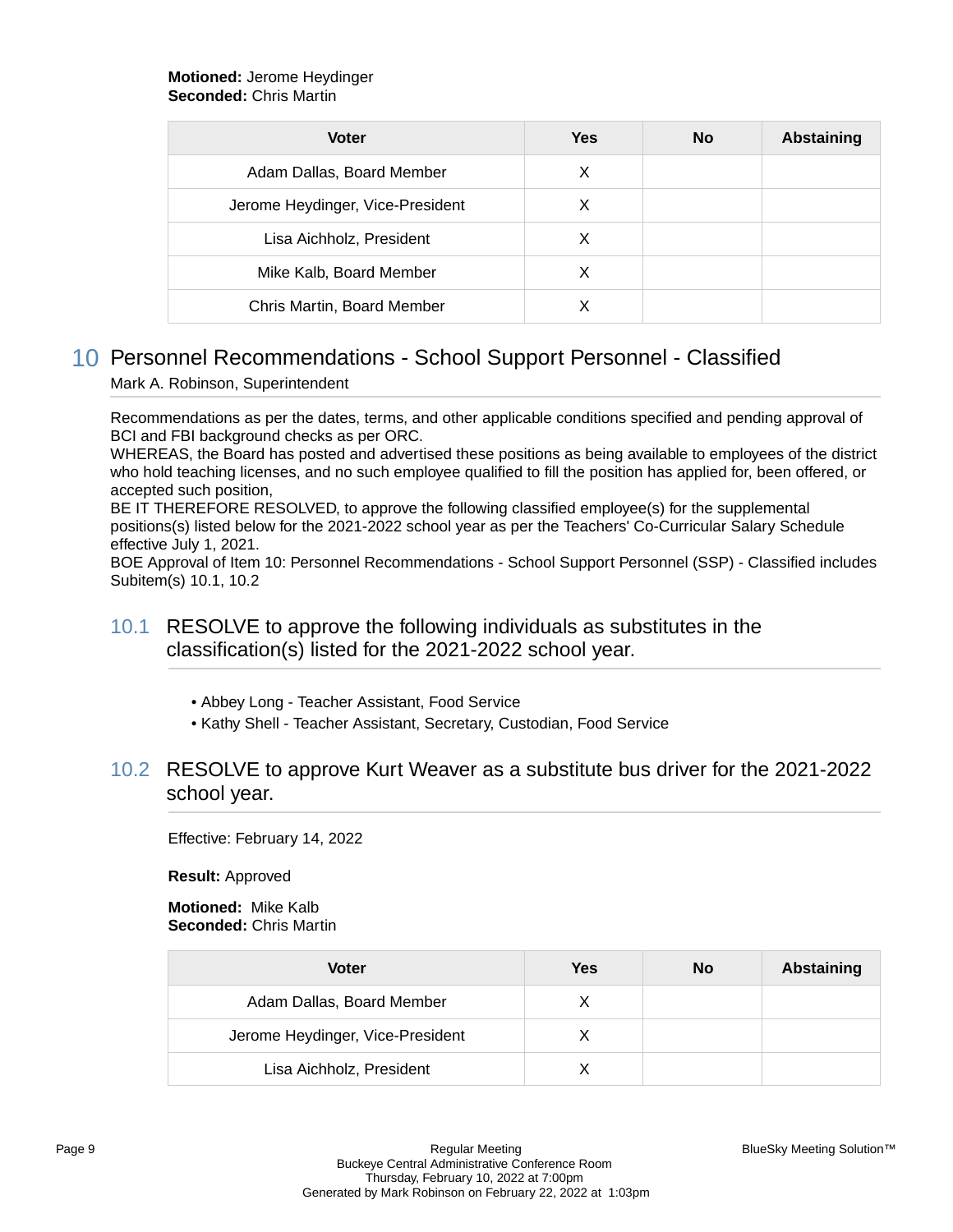| Mike Kalb, Board Member    |  |  |
|----------------------------|--|--|
| Chris Martin, Board Member |  |  |

# 10.3 Supplemental Contracts 2021-2022

None

# 11 Old Business

Board Members

# 12 New Business

Board Members

# 13 Items for Discussion

Board Members

Regular Board Meeting - Thursday, March 10, 2022 - 7:00 p.m.

# 14 Executive Session

1. The appointment, employment, dismissal, discipline, promotion, demotion, or compensation of an employee or official.

### 14.1 Enter into Executive Session

Time: 8:08

**Result:** Approved

### **Motioned:** Chris Martin **Seconded:** Jerome Heydinger

| <b>Voter</b>                     | Yes | <b>No</b> | <b>Abstaining</b> |
|----------------------------------|-----|-----------|-------------------|
| Adam Dallas, Board Member        | X   |           |                   |
| Jerome Heydinger, Vice-President | X   |           |                   |
| Lisa Aichholz, President         | X   |           |                   |
| Mike Kalb, Board Member          | X   |           |                   |
| Chris Martin, Board Member       |     |           |                   |

# 14.2 Adjourn from Executive Session

Time: 9:00